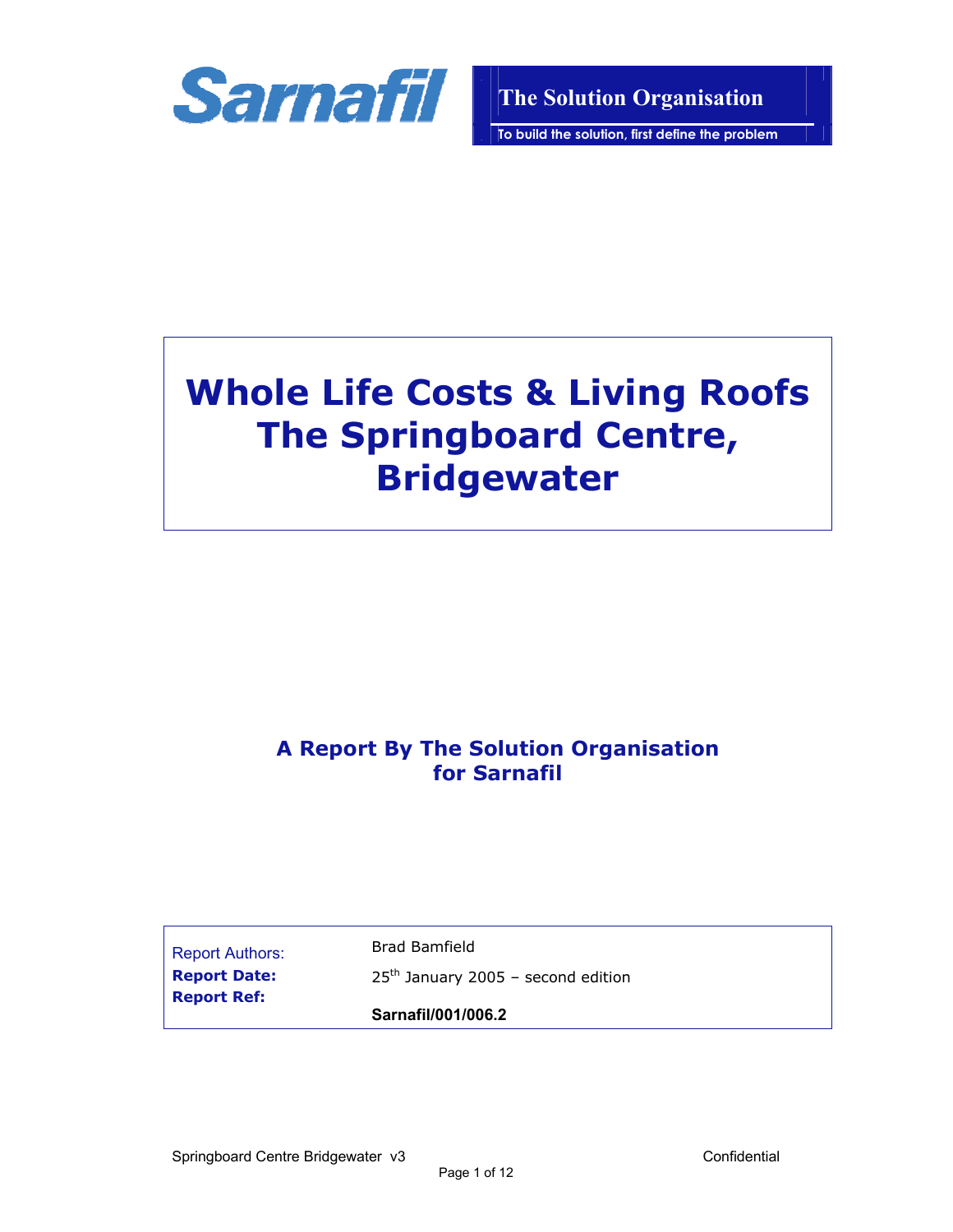|                | Index |                                                                                                                      |     |
|----------------|-------|----------------------------------------------------------------------------------------------------------------------|-----|
| 1              |       |                                                                                                                      |     |
| 2              |       |                                                                                                                      |     |
| 3              |       |                                                                                                                      |     |
|                | 3.1   |                                                                                                                      |     |
|                | 3.2   |                                                                                                                      |     |
| 4              |       |                                                                                                                      |     |
|                | 4.1   |                                                                                                                      |     |
|                | 4.2   |                                                                                                                      |     |
| 5              |       |                                                                                                                      |     |
|                | 5.1   |                                                                                                                      |     |
|                | 5.2   |                                                                                                                      |     |
|                | 5.3   |                                                                                                                      |     |
|                | 5.4   |                                                                                                                      |     |
|                | 5.5   |                                                                                                                      |     |
| 6              |       |                                                                                                                      |     |
|                | 6.1   |                                                                                                                      |     |
|                | 6.2   |                                                                                                                      |     |
|                | 6.3   |                                                                                                                      |     |
| $\overline{7}$ |       |                                                                                                                      |     |
|                | 7.1   |                                                                                                                      |     |
|                | 7.2   |                                                                                                                      |     |
|                | 7.2.1 |                                                                                                                      |     |
|                | 7.3   |                                                                                                                      |     |
| 8              |       |                                                                                                                      |     |
|                | 8.1   |                                                                                                                      |     |
|                | 8.2   |                                                                                                                      |     |
|                | 8.3   |                                                                                                                      |     |
|                | 8.4   |                                                                                                                      | .12 |
|                | 8.5   |                                                                                                                      |     |
| 9              |       |                                                                                                                      |     |
| 10             |       |                                                                                                                      |     |
|                |       | Document version control:-                                                                                           |     |
|                |       | v1 - 19/01/05 Draft publication for review and critical comment.<br>v2-26/01/05 Revisions:-                          |     |
|                |       | 6.2<br>Quantity of living roof increased to 1,000m2<br>6.2<br>Capital costs used in the WLC adjusted and note added. |     |
|                |       | 6.2<br>Repair costs adjusted in line with quantity.<br>6.3<br>Energy savings adjusted in line with quantity          |     |
|                |       | 6.3<br>Savings from re-use of excavated material in bio diverse option increased in line with<br>quantity.           |     |
|                |       | 7.1<br>NPV, TWLC & AWLC results amended.<br>7.2 &<br>Ranking results now tabulated for clarity                       |     |
|                |       | 7.3                                                                                                                  |     |
|                |       | 7.2.1<br>CO2 savings adjusted in line with quantity.                                                                 |     |

V3 - 12/04/05 Corrections of minor tvpos

Index

8 Title amended as wildlife review applies to bio diverse roof only.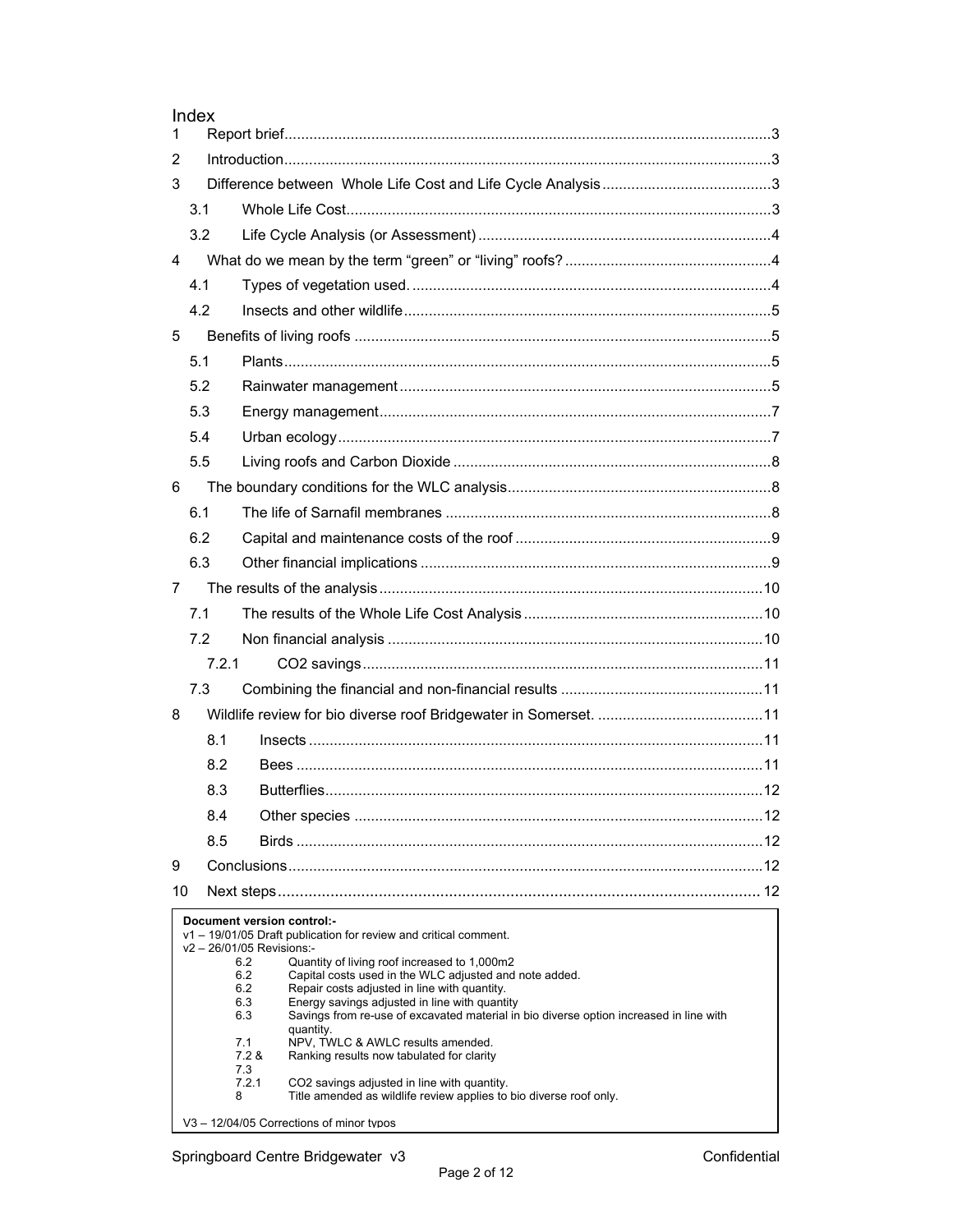# **1 Report brief**

The Solution Organisation were asked by Mark Harris of Sarnafil (UK) Ltd to produce a Whole Life Cost analysis report for the roof of the Springboard Centre, Bridgewater. The analysis was to include normal membrane and membrane with a living roof component to demonstrate the business case implications of each solution.

The report is to be submitted to the Southwest Regional Development Agency's (SWRDA) framework delivery team. Our lead contact is Steve Symonds of Kier Western.

# **2 Introduction**

The SWRDA is a strong advocate of Sustainable Construction and has made a public commitment to promote sustainable construction techniques within their projects. To the SWRDA this means

"environmental and social criteria are considered as an integral part of construction - from planning to completion."

The SWRDA has supported the development of 'Future Foundations: A Sustainable Construction Charter' developed by **Sustainability South West** and was one of the first organisations to sign up to the principles of the Charter for its own construction projects. The SWRDA web site cites examples of sustainable construction techniques to include the use of 'environmentally friendly' materials, incorporation of efficient waste management techniques, recycling of water and other resources and use of renewable energy sources.

It is within this context that the development of the new Springboard Centre will be delivered. It is, therefore, quite natural and appropriate that a "green roof" is considered for inclusion.

This report will review the financial and non financial implications of using a "green" roof over part of the building.

# **3 Difference between Whole Life Cost and Life Cycle Analysis**

The terms Whole Life Cost, WLC, and Life Cycle Analysis, LCA, are used interchangeably, and often incorrectly, to describe what the user wants to do. There is also another term in common usage - Life Cycle which has no universally accepted meaning and can refer to WLC or LCA depending on who is using it.

# **3.1 Whole Life Cost**

Whole Life Cost is the analysis of all relevant and identifiable cashflows regarding the acquisition and use of an asset.

*Definition of Whole Life Costs, The Whole Life Cost Forum* 

Where;

- Cost may be financial only or may include non financial elements (LCA)
- Relevant means those costs directly attributed to the asset under review.
- Identifiable means we have to be able to quantify it in some way.
- Assets can be whole buildings or a single small component.
- Acquisition can mean the construction of a building or the purchase of a component.
- Use is all costs involved in the use of the asset.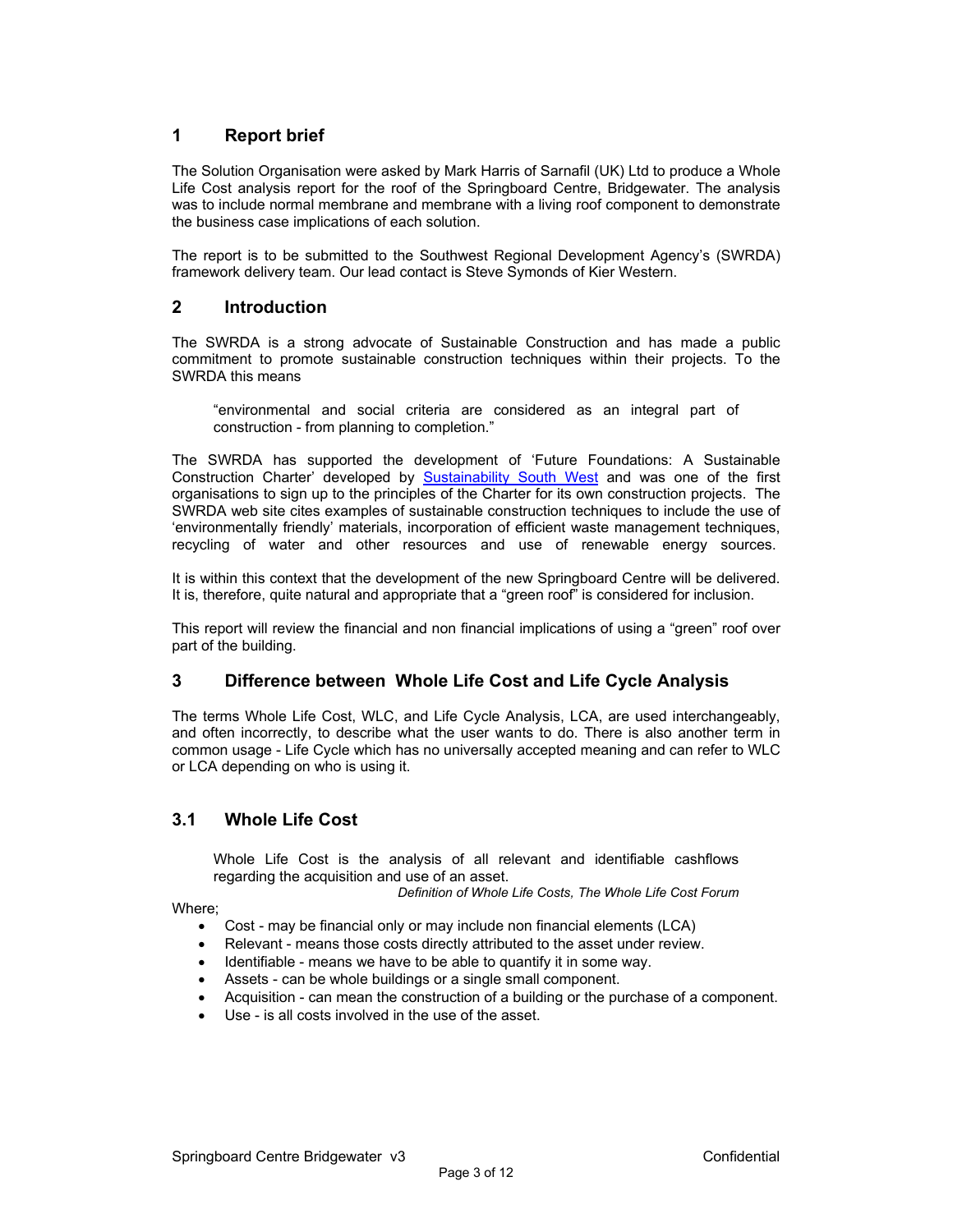# **3.2 Life Cycle Analysis (or Assessment)**

Life Cycle Assessment is a process to evaluate the environmental burdens associated with a product, process, or activity by identifying and quantifying energy and materials used and wastes released to the environment; to assess the impact of those energy and materials used and releases to the environment; and to identify and evaluate opportunities to affect environmental improvements. The assessment includes the entire life cycle of the product, process or activity, encompassing, extracting and processing raw materials; manufacturing, transportation and distribution; use, re-use, maintenance; recycling, and final disposal.

*- Guidelines for Life-Cycle Assessment: A 'Code of Practice', SETAC, Brussels* 

#### **4 What do we mean by the term "green" or "living" roofs?**

"Green" roof is a generic term for a roof that has evolved since 1900 and is now more appropriately called a "living" roof which is primarily divided into extensive and intensive categories.

- Intensive used for public access with soil depths of 300 to 350mm in depth. It could include grass and even trees. Intensive roofs add a significant additional load to the roof structure and require substantial maintenance.
- Extensive primarily used for environmental benefits that have no public access with soil depths of 25 to 125mm. They use a range of plants and growing mediums and add much lower loading to the roof structure.

The roof for this project is an extensive type which can be further sub-divided into:

- Sedum  $-$  plug planted or mats  $-$  is often used when aesthetic or visual impacts are important. A sedum roof tends to be visually consistent throughout the year.
- Bio diverse uses a number of local plants and alpines with locally sourced growing mediums, where possible. The visual aspect will change with the seasons particularly during winter.

Bio diverse roofs are more attractive to wildlife and can be designed to attract and sustain local birds, insects and invertebrates.

The financial analysis later in this report covers both Sedum and Bio diverse roof types.

# **4.1 Types of vegetation used.**

Vegetation is the most important layer of a living roof. Plants add aesthetics and also determine the success or failure of the project, depending on their hardiness.

In sedum roofs the plants most commonly used are succulents and other low growing plants that are capable of storing water in either fleshy leafs, bulbs or roots. Plants successfully used in shallow soil beds on roof surfaces include various species of sedum, sempervivum, creeping thyme, allium, phloxes, anntenaria, armeria and aubrieta, as well as numerous others. What makes these plants good living roof candidates is their ability to adapt to alpine conditions with little soil, no water, high winds and high sun exposure. These plants have to be real "survivors."

Although plants are the most vital component of an extensive living roof, they are often the most neglected due to cost concerns. Plant plugs with fully established root systems quickly spread out their roots horizontally and form a dense vegetation mat in a few growing seasons.

Plant cuttings (mostly from sedum) can also be spread over the soil layer, but while these cuttings may eventually form roots, it can take twice as long before the roots can actively hold the soil in place, prevent wind erosion and use up water.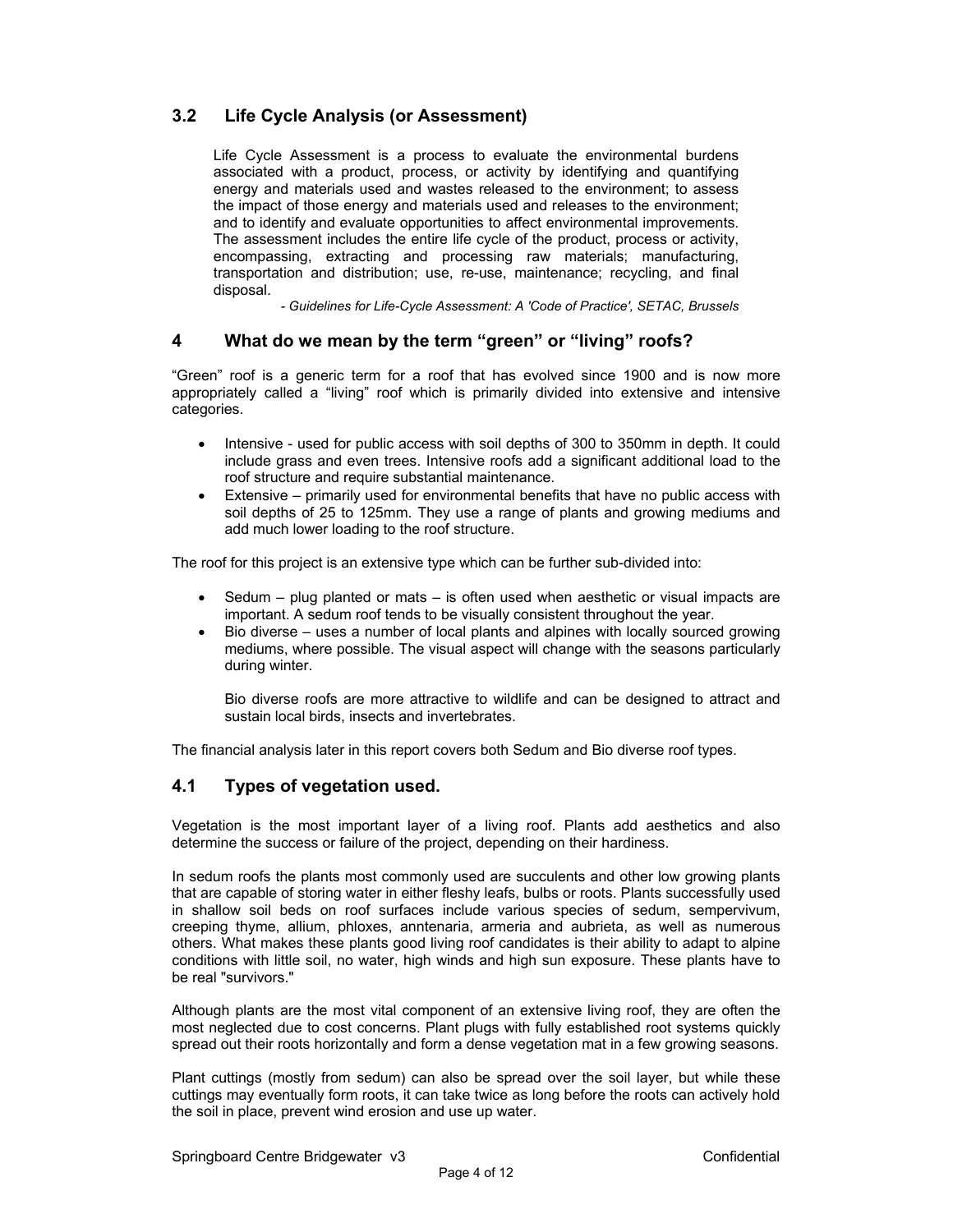From an initial-cost perspective, plant cuttings are more economical because they are less labour intensive to install. However, the survival rate of cuttings is only about 50%, compared to 80% for plant plugs with established root systems. If half the plants need to be replaced within the first year, the apparent cost advantage quickly disappears.

It is also advisable to include native grass seeds over a newly planted roof because the seeds will sprout quickly and stabilise the soil layer until the living roof plants start to spread. However, this adds to the appearance changing seasonally and during wet and dry periods. Grasses will grow during wetter periods, and the alpine natives will flourish and display their flowers during long hot and dry summers.

Mosses should be avoided as living roof vegetation. While their sponge-like forms do soak up and retain a lot of water, they can pose a fire hazard in a drought.

# **4.2 Insects and other wildlife**

Wild life is attracted to the variable habitat provide by a Bio diverse roof and it is very possible to design different parts of the roof habitats to attach different ranges of visitors. The addition of a stony area will attract different insects and birds from the areas that have plants.

Sedum roofs are less attractive to wildlife but they do provide a viable habitat for a smaller range of visitors.

We discuss the types of wildlife attracted to this particular location in detail later in this report.

# **5 Benefits of living roofs**

#### **5.1 Plants**

Plants provide a broad range of benefits, whether on the ground, submerged in water or on a rooftop. We are still exploring the natural processes of vegetation and how best to use it in the urban environment.

In photosynthesis, for example, plants use energy from the sun to turn carbon dioxide into oxygen and chlorophyll. Leaves collect dust, transpire moisture in the air and provide shade.

Plant roots, and their attached enzymes and micro-rhyzal fungi, filter and treat rainwater as it percolates through the ground.

All of this makes our environment more resilient. Transferring these processes to roofs can provide viable rainwater management, energy efficiency, urban ecology and aesthetic benefits.

#### **5.2 Rainwater management**

When rain falls on forested and open, undisturbed land, water goes through its natural cycle:-

- About 30% of the water reaches shallow aquifers that feed plants,
- A further 30% percolates and nourishes deeper aquifers, and
- Approximately 40% is almost immediately returned into the atmosphere through plant evaporation and transpiration.
- There is rarely any surface run-off.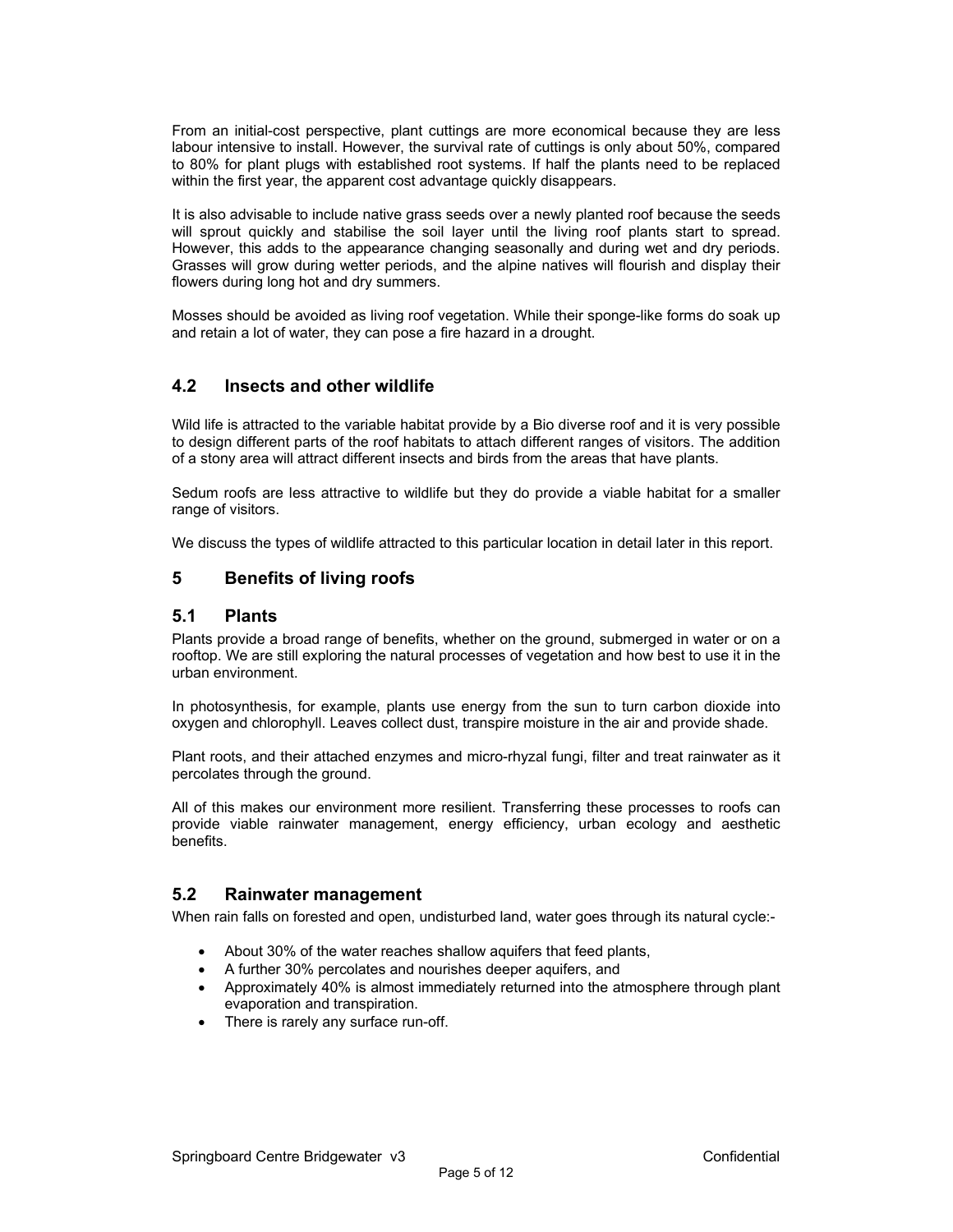In metropolitan or urban areas, by contrast, with buildings and streets providing 75 to 100% impervious surface cover, rainwater is distributed much differently.

- Only 5% infiltrates to shallow and deep groundwater aquifers and
- 15% evaporates into the air through vegetation.
- 75% of the rainwater becomes surface runoff.

To offset these reversed rainwater runoff patterns, communities build costly sewer systems. While rainwater collection, storage and treatment systems deal with the impacts of sealed surfaces, they fail to address the source of the problem. In many cases, runoff is directly drained - untreated - into open water bodies and receiving streams, significantly increasing their pollution levels.

Numerous studies have demonstrated a direct link between runoff from impervious surfaces and degradation of water quality in streams. Even relatively low levels of impervious surface cover (10 to 15% of total land area) in a watershed can make it difficult to maintain stream quality. Greater surface coverage (15 to 20% of the total land in a watershed) has been linked to dramatic changes in shape of streams, water quality, water temperature, and the health of the insects, amphibians and fish that live in these streams.<sup>1</sup>

Living roofs, especially when combined with Sustainable Urban Drainage (SuDs), can help ameliorate this problem because they absorb and recycle rainwater. The soil layer and plants soak up water that would otherwise immediately run off into storm sewer systems.

During research for City of Olympia, USA.<sup>1</sup>, it was reported on average, between 60 and 75% of water is retained on an extensive living roof, stored in plants and the soil layer. Only about 25% of water becomes runoff, but this occurs several hours after the peak flow. When a living roof reaches full saturation, excess water slowly percolates through the vegetation layer to a drainage outlet.

Importantly the soil layer traps sediments, leaves and other particles, filtering runoff before it reaches the outlet. Of course, different soil substrates and vegetation provides different water retention capacities. As a rule of thumb research has found that, a 25mm deep sedum layer over a 50mm gravel bed retains about 58% of water, a 125mm deep sedum and grass layer retains about 67%, and a 100mm deep layer of grass and herbaceous vegetation retains about 71% of water.

Further, in a major 50mm rainstorm, generating about 15 litres of water per square metre, a 50mm thick extensive living roof would retain approximately 6 litres of water per square metre, or 40% of the total precipitate. This reduced runoff can be translated into reductions in down pipes and sizes, and less drainage in general.

Because rainwater that has passed through a living roof is partially filtered, it is particularly useful for re-use in watering ground based plants and landscaping. With the costs of potable water so high, it is a cost effective option to separate and re-use the living roof run-off reducing the amount of water purchased.

Of course reductions in water run-off reduces the amount of surface water that needs to be disposed of off site. Combining living roofs and water attenuation in SuDs can mean that there is no water taken off site and the natural cycle is emulated. In effect, the impact of hard surfaces are nullified in the context of the ground water percolation profiles both before and after construction.

 $\overline{a}$ 

<sup>1</sup> City of Olympia, USA, Public Works Department*, Water Resources Program, Impervious Surface Reduction Study, Final Report*, (May 1995).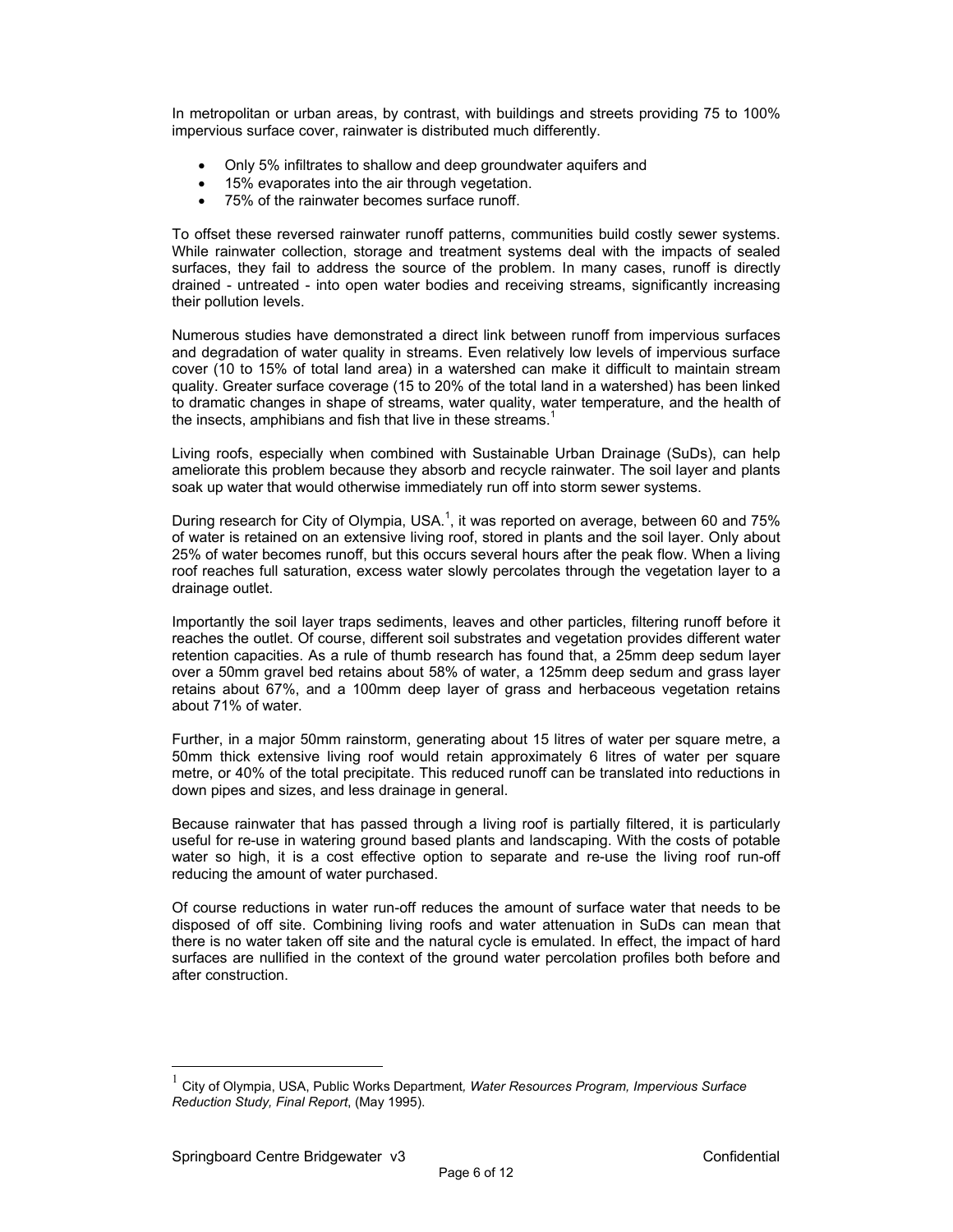# **5.3 Energy management**

Living roofs also slow building heat gain and loss. In warm climates, where air temperatures can reach 95°F or higher during the summer, roof surface temperatures can reach 175°F. These high temperatures directly impact both the indoor and outdoor environment of a building. The increased outside air temperature over roof surfaces contributes to and speeds up the chemical reaction that creates low atmospheric ozone, the primary component of  $\textsf{smog}^2$ . The generation of ozone is particularly hazardous for asthmatics and people with breathing difficulties and is an invisible pollutant. The other effect of this heating is that inside the building, more air conditioning - and therefore more energy - is required for cooling.

However, with a living roof, the vegetation layer and the trapped air prevent rapid air exchange, which improves the energy performance of a building. Plants transform heat (energy from the sun) and soil moisture into humidity through evapotranspiration processes, naturally cooling the building. Effectively the same mechanism when humans sweat. This can result in a reduced cooling load inside the building, reduced heat reflection into the atmosphere, a healthier microclimate over the roof surface, and an extended lifespan for the roofing system.

In cold climates, the rate of heat loss through the living roof depends on the moisture level of the substrate. On average, extensive living roofs provide an additional 25% insulation at dry and slightly moist soil conditions. When the substrate is wet, the insulation value becomes negligible.

However, heat loss due to wind can be reduced by 50% with a living roof cover. Friction slows wind down and reduces the air and heat exchange. Contrary to that widely believed, the air exchange and heat loss is mostly prevented through air pockets between material layers and is only minimally affected by air trapped within the root zone of the vegetation.

Improved energy efficiency is not the only advantage of living roofs as they also reduce the urban heat island effect, the phenomenon of thermal gradient differences between developed and undeveloped areas by aiding in the vertical mixing of air. Since plants transpire moisture, the air above the living roof surface is much cooler than the hot air rising from surrounding hard surfaces. The hot air is replaced with cooler air from the vegetation, and thus limits the urban heat island effect and the chemical reactions that produce lower atmospheric ozone.

# **5.4 Urban ecology**

Cities often effectively exclude greenery and nature - to the detriment of their residents. While living roofs are no substitute for open space and simply cannot replace the significant functions of forests, fields, gardens and open parkland, they do provide green space and wildlife habitat from which both urban and suburban areas can greatly benefit.

Living roofs can improve a building's visual impact, enhancing the locality, while creating additional habitat for birds and butterflies. As we have discussed living roofs also improve air quality which, in inner cities and urban areas is usually hot and dry, with the limited number of trees being unable to transpire enough water into the air to keep it cool and fresh. However, tree foliage also fulfils another function - filtering the air. For example, in a tree-lined street only 1,000 to 3,000 dust particles exist per litre of air. Whereas in non-vegetated areas the amount of dust can be three to four times as high, with approximately 10,000 to 12,000 dust particles per litre of air. Extensive living roofs have the potential to address the lack of evaporation and filtration through their plant systems .

 $\overline{a}$ 

<sup>2</sup> *Green Roofs: An Ecological Balance*., Bauverlag GmbH, Wiesbaden and Berlin, Germany, (1995).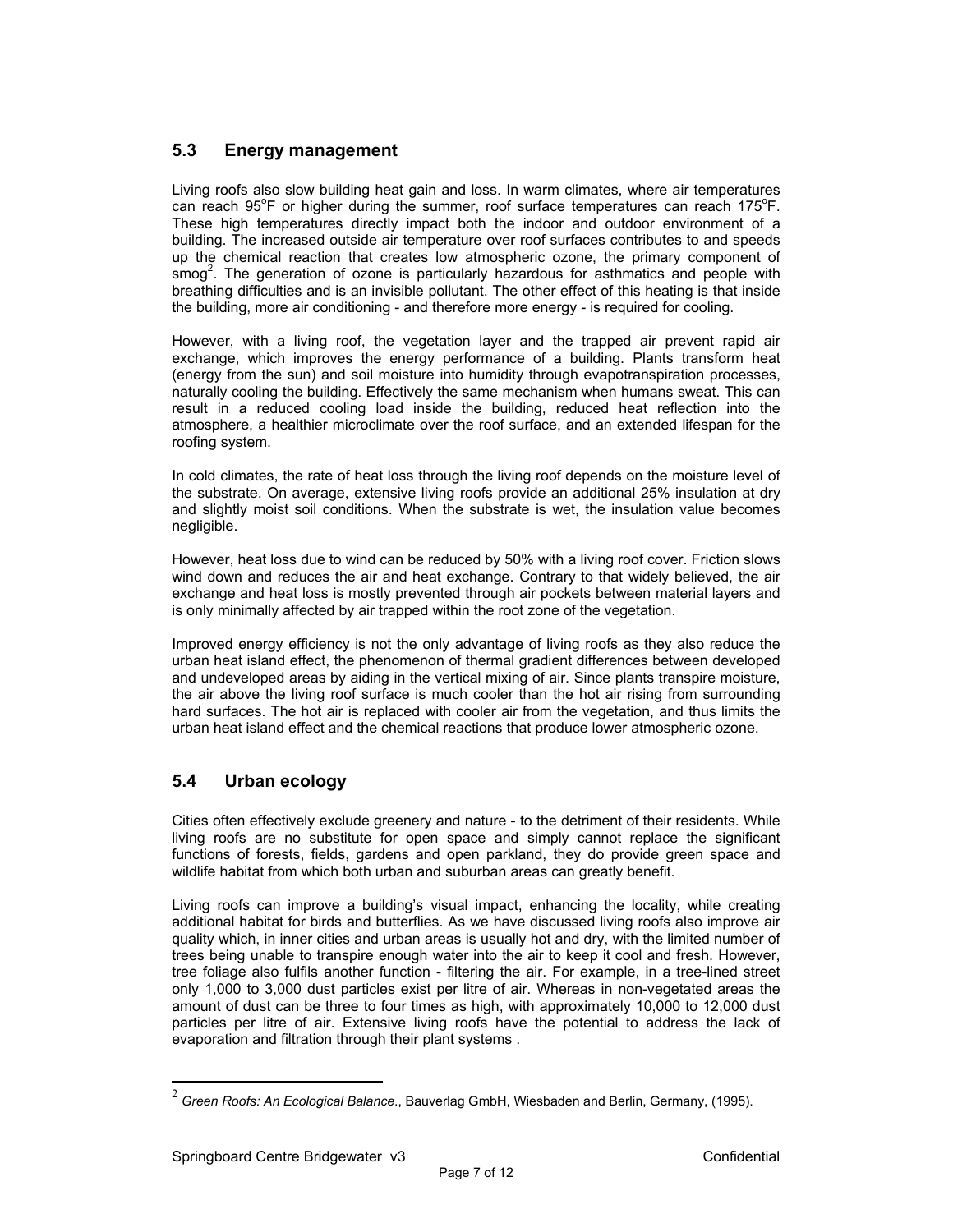These air quality improvements are true for outdoor as well as indoor environments. Outdoor air improvements go hand in hand with the moderated surface temperature of a roof. The positive effect on the indoor environment is less obvious but has been documented in several cases. Pacific Telephone and Telegraph (PT&T) in Sacramento, CA, for instance, constructed a half-acre roof garden on its building in 1962. The constant indoor air environment provided by the living roof helps protect the company's sensitive telephone computer equipment, which requires a perfectly humidified environment.

# **5.5 Living roofs and Carbon Dioxide**

Living roofs have an effect on worldwide levels of carbon dioxide in 2 ways;

- Sequestration and
- Reduction in energy required in the building

Sequestration. Because living roofs are built with plants which use photosynthesis to break down carbon dioxide into oxygen and energy (required for the plant to live and grow) we accept that they sequestrate  $CO<sup>2</sup>$ . While it is now generally accepted that in temperate climates, with variable lengths of daylight, plant cover is a net sequestrator there are no accepted rules of thumb to quantify the amount. This is because plants only convert  $CO<sup>2</sup>$ during photosynthesis, which needs sunlight, so during the night the process is reversed when they take in oxygen and expel  $\overline{CO}^2$ . For this analysis we have not included any sequestration of  $CO<sup>2</sup>$  in the cost/benefit analysis.

Energy reductions. Living roofs effectively increase insulation and reduce heat loss and gain, through a number of mechanisms previously discussed, which results in lower energy requirements. Lower energy use translates into lower energy generation and lower levels of  $CO<sup>2</sup>$  emitted to atmosphere. We have used the increased insulation factors to calculate energy savings in financial terms and in tons of  $CO<sup>2</sup>$  saved.

# **6 The boundary conditions for the WLC analysis**

The boundary conditions for this analysis are the assumptions that are used to calculate the comparisons. They include;

- The life expectancy of the products.
- The capital cost of the completed roof both for
	- o Exposed and
	- o Covered membrane
- The capital cost of installing a living roof both for
	- o Sedum
	- o Bio diverse
- The annual maintenance and repair costs for both membranes
- The annual maintenance and plant replacement costs for both types of living roofs
- The energy reductions due to insulation factors

# **6.1 The life of Sarnafil membranes**

Sarnafil membranes have been extensively developed over the last 30 years and the durability has been consistently improved . Even so the first single ply products, that were installed nearly 40 years ago, are still in use and still are very effective with high durability.

As we discussed in the previous sections vegetation cover moderates the temperature extremes of the roof surface and prevents the roof from being exposed to ultraviolet (UV) radiation and cold winds that accelerate the breaking down of the roofing membranes. The result is an extended life span of a roofing system.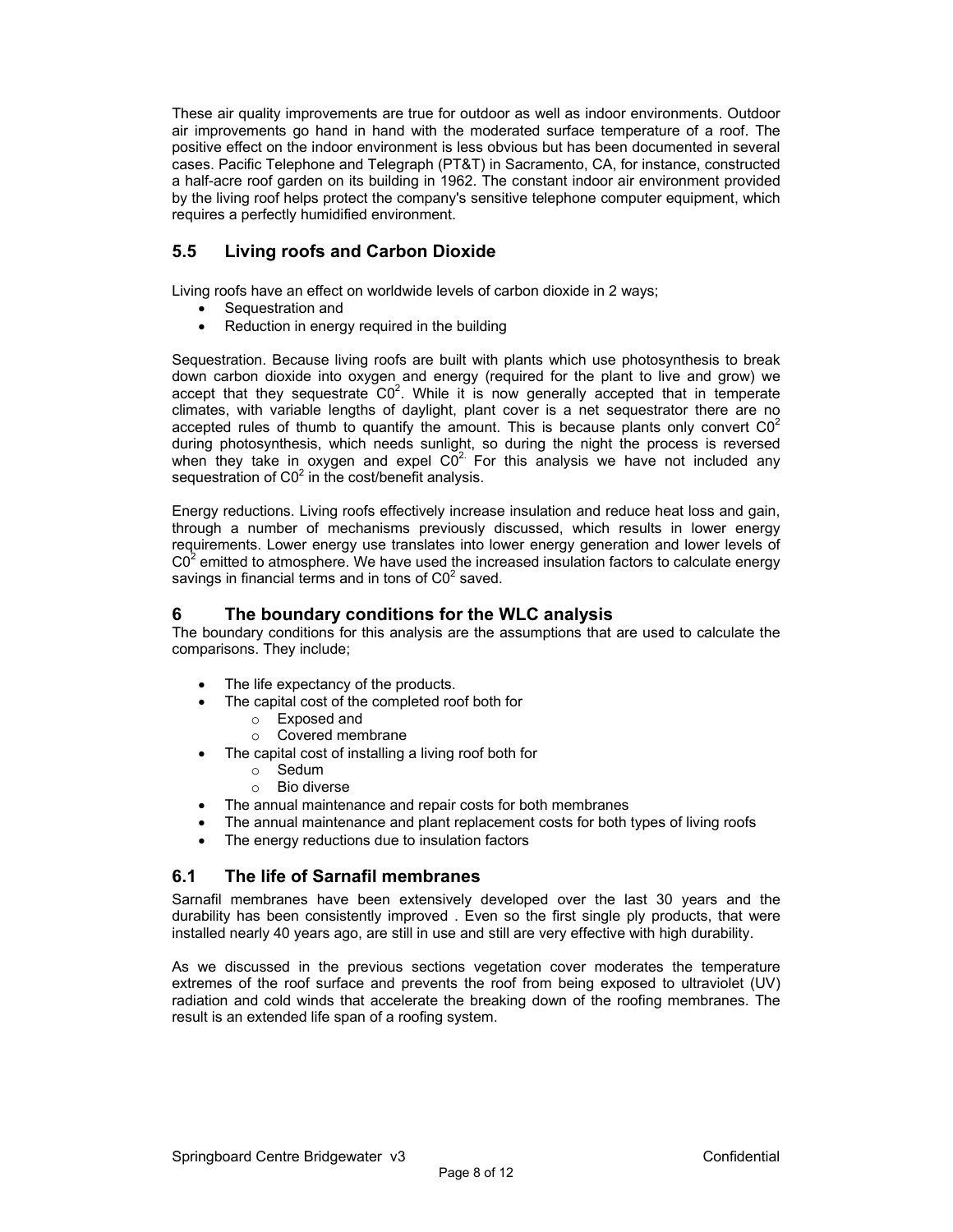Therefore, this report uses the following life expectancy profiles for;

- Exposed single ply membrane 30 years established by independent research and tests on Sarnafil products.
- Covered single ply membrane  $-40$  to 60 years established by extrapolation of existing examples and current industry accepted range. We will use 50 years in this analysis.

Although anecdotal evidence from existing roofs suggests that the real lives will be much longer.

#### **6.2 Capital and maintenance costs of the roof**

The notional Specification for a Sarnafil flat roofing system, complete with a 10 year Sarnafil guarantee for use as a Sarnavert living roofing system. 22mm plywood installed by main contractor, install a SBS G3 felt vapour retarder, 90mm Kingspan insulation, to comply with part L loose laid, Sarnafil TG66 15 installed as the main waterproofing, perimeter upstands are formed from Sarnafil TG66 15 membrane also loose installed cut and shaped to meet each detail as required, with a peel stop at the top & base to act as a restraint . Secured in place with iso-tak screws @225mm max centres.

The living roof area for comparison is 1,000m2. We have used the following budget capital costs of;

|                             | £'s/.m2 |
|-----------------------------|---------|
| Exposed roof                | 47.00   |
| Covered roof with sedum mat | 93.00   |
| Covered roof Bio diverse    | 79.00   |

*Please note. The capital costs used in a WLC analysis may not be the same as the costs to complete a job. In WLC analysis elements common to all options being compared are*  excluded from the capital costs, for example, preparation and vapour barrier. The capital *costs used here are not to be used as a budget to complete the works actual costs for the job can be provided on request* 

We have used the following budget annual maintenance costs of;

|                             | £'s/.pa |
|-----------------------------|---------|
| Exposed roof                | 150.00  |
| Covered roof with sedum mat | 600.00  |
| Covered roof Bio diverse    | 150.00  |

We have used the following budget annual repair costs of;

|                             | Yrs 1 and 2 | Subsequent. yrs |
|-----------------------------|-------------|-----------------|
|                             | $E$ 's/.pa  | £'s/.pa         |
| Exposed roof                | 0.00        | 0.00            |
| Covered roof with sedum mat | 2500.00     | 0.00            |
| Covered roof Bio diverse    | 1250.00     | 0.00            |

**Please note** while we consider these prices to reflect the project they are budget prices used for comparison purposes only and do not constitute an offer nor will they form part of a contract. Sarnafil will provide a detailed quotation and tender on request.

# **6.3 Other financial implications**

• Energy reductions:-

The living roof area is approximately 1,000 $m^2$ .

Using the current recognised fuel savings in Germany of 2 litres/ $m^2$ /per year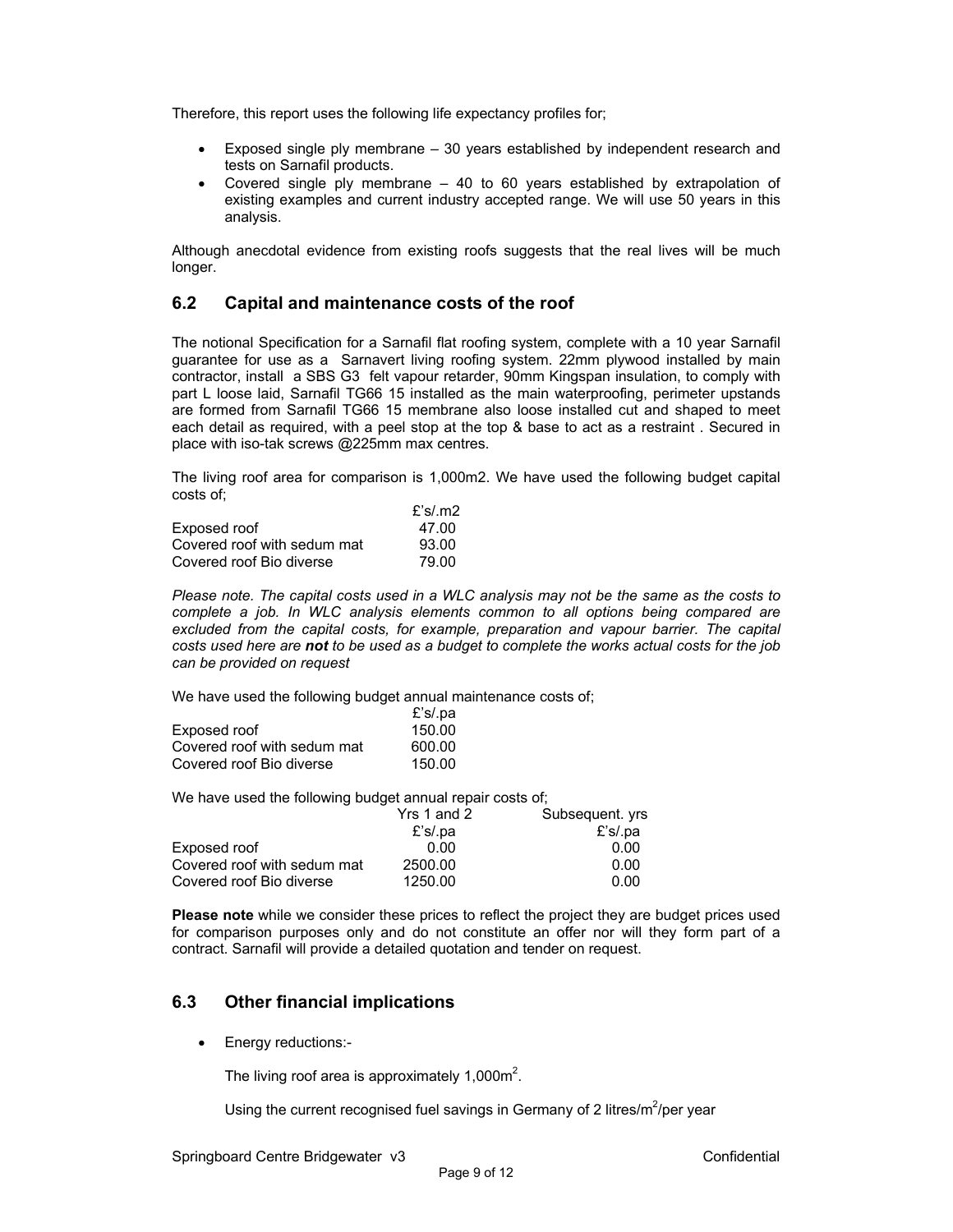Estimated Electricity Savings: £5,200 per year  $£5.20 \text{ per m}^2 \text{ per year}$ 

Use of locally sourced growing medium:-

For bio diverse roof we try to re-use suitable material that is excavated from the foundations. If the material is suitable then we save the muck away costs and the growing medium import costs. There is also a lower transport impact with reduced vehicle movements to/from site.

For this analysis we have assumed the excavated material is re-useable saving approximately £4,800.

# **7 The results of the analysis**

# **7.1 The results of the Whole Life Cost Analysis**

We have used the Whole Life Cost Forum's online WLC calculator. Details can be found at www.wlcf.org.uk

|                     | NPV       | Ranking | <b>TWLC</b> | Ranking | AWLC     | Ranking |
|---------------------|-----------|---------|-------------|---------|----------|---------|
| Exposed only        | $-49.160$ |         | 51.500      |         | 1.716    |         |
| Sedum covered       | $-21.268$ |         | -132.000    |         | -2.640   |         |
| Bio diverse covered | 7.453     |         | -175.800    |         | $-3.516$ |         |

**NPV** is net present value using a 6% discount rate in a discounted cashflow, a negative number indicates cost rather than value. The highest positive number indicates best option.

**TWLC** is total whole life cost using a non discounted cashflow. A negative number indicates a net inflow of cash, highest negative number is best option.

**AWLC** is the TWLC divided by the life of the product. It is in effect the annualised cost of the product. A negative number indicates a net annual inflow, highest negative number is best option.

In financial terms the results produce a uniform overall ranking of:

| Ranking | Roof type           |
|---------|---------------------|
|         | Bio diverse covered |
|         | Sedum covered       |
|         | Exposed only        |

#### **7.2 Non financial analysis**

We have used The Solution Organisation's standard qualitative multi-criteria analysis approach to convert each option to a single number to provide direct comparisons. Our approach does not use weightings and is therefore, more robust than other approaches. In this section we have considered environmental, performance and social impacts of the options.

The maximum score achievable is 105 and the rankings are:

|                     | Points | Ranking |
|---------------------|--------|---------|
| Exposed only        | 69     |         |
| Sedum covered       |        |         |
| Bio diverse covered | 94     |         |

As with any qualitative analysis the results will vary each time the survey is completed with different contributors. The results here should not be considered as arbitrary values but as comparisons between the options.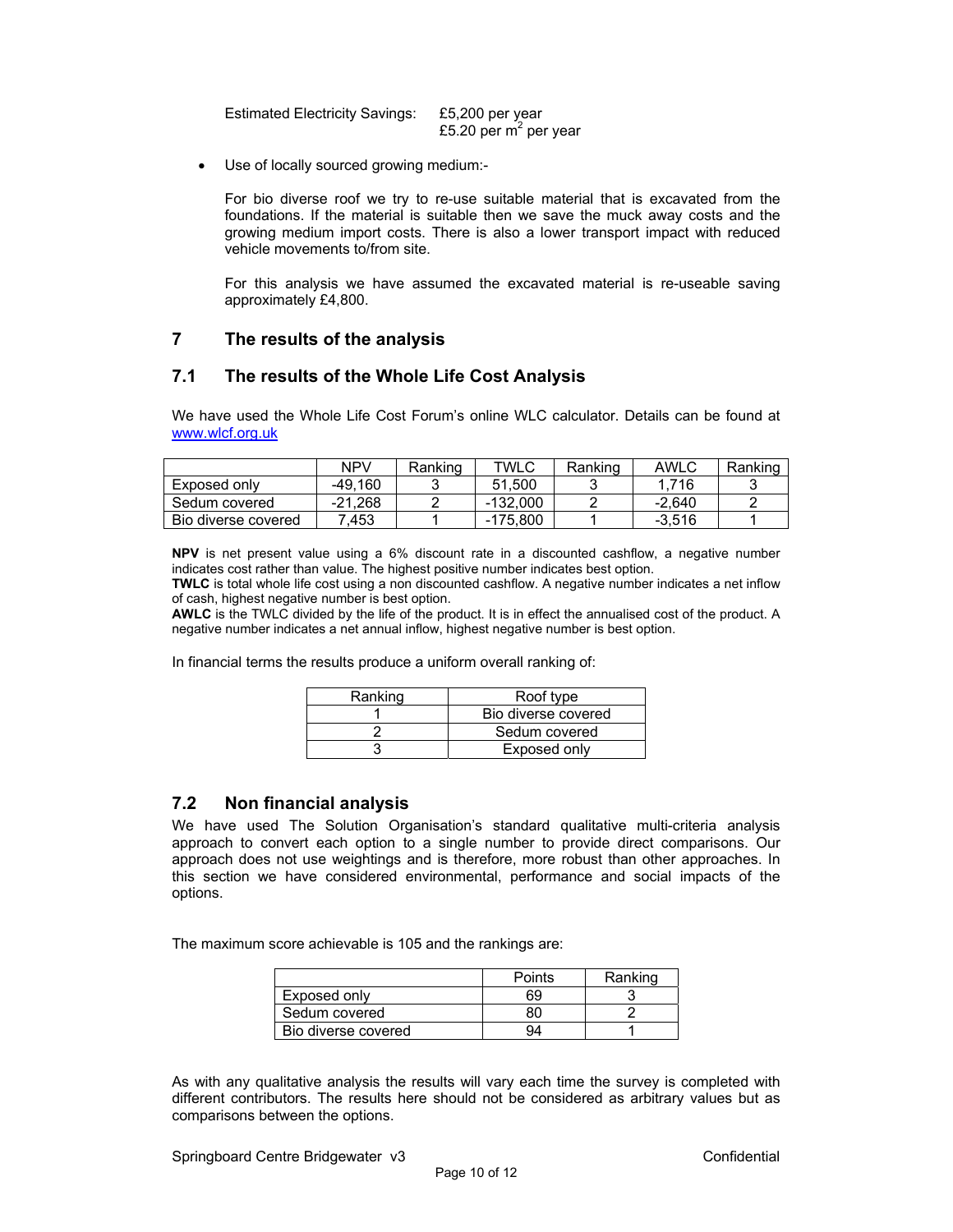#### **7.2.1 CO2 savings**

From separate calculations using industry accepted conversion rates the added insulation effects of bio diverse and sedum living roofs will save approximately 4.9t of  $CO<sup>2</sup>$  per annum or a total of 245t over the life of the living roof.

# **7.3 Combining the financial and non-financial results**

The final stage in the appraisal process is to combine the two sets of results and produce a final ranking. However, as the rankings are the same for both financial and non financial criteria the resulting rankings will be the same.

| Ranking | Roof type           |
|---------|---------------------|
|         | Bio diverse covered |
|         | Sedum covered       |
|         | Exposed only        |

# **8 Wildlife review for bio diverse roof Bridgewater in Somerset.**

In discussing the species that the bio diverse living roof could be designed to attract we take a very conservative view, not wishing to promise too much. This is because habitats and locations are very individual and species that might be seen on a similar roof in another location may never visit our roof.

Although there is quite a track record of designing and installing living roofs from structural, construction, growing media, maintenance and plant species perspectives our naturalists are still a long way understanding all the mechanisms that influence individual and groups of species to be attracted to individual locations.

The naturalist members of the Sarnafil Living Roofs team, led by Dusty Gedge, are involved in a number of long term wildlife and plant surveys on completed living roofs which are designed to better understand the ecological relationships and complexities.

That said we can be very certain that a significant range of insects will visit our roof although it may be less attractive to birds because of the proximity to the park. We look at the two groups in the next section.

#### **8.1 Insects**

A number of Insects species associated with well drained low nutrient grasslands and meadows could be attracted to a bio diverse roof dependent on design and seeding:

#### **8.2 Bees**

Currently bee species have suffered a massive decline in the south west due to intensive agriculture and any wild or unoccupied areas will be a haven for:

| Carder Bee           | Short- haired Bumble |
|----------------------|----------------------|
| <b>Shrill Carder</b> | Large Garden Bumble  |

All these bees are listed as of Priority for nature conservation in the UK Biodiversity Action Plan (BAP)